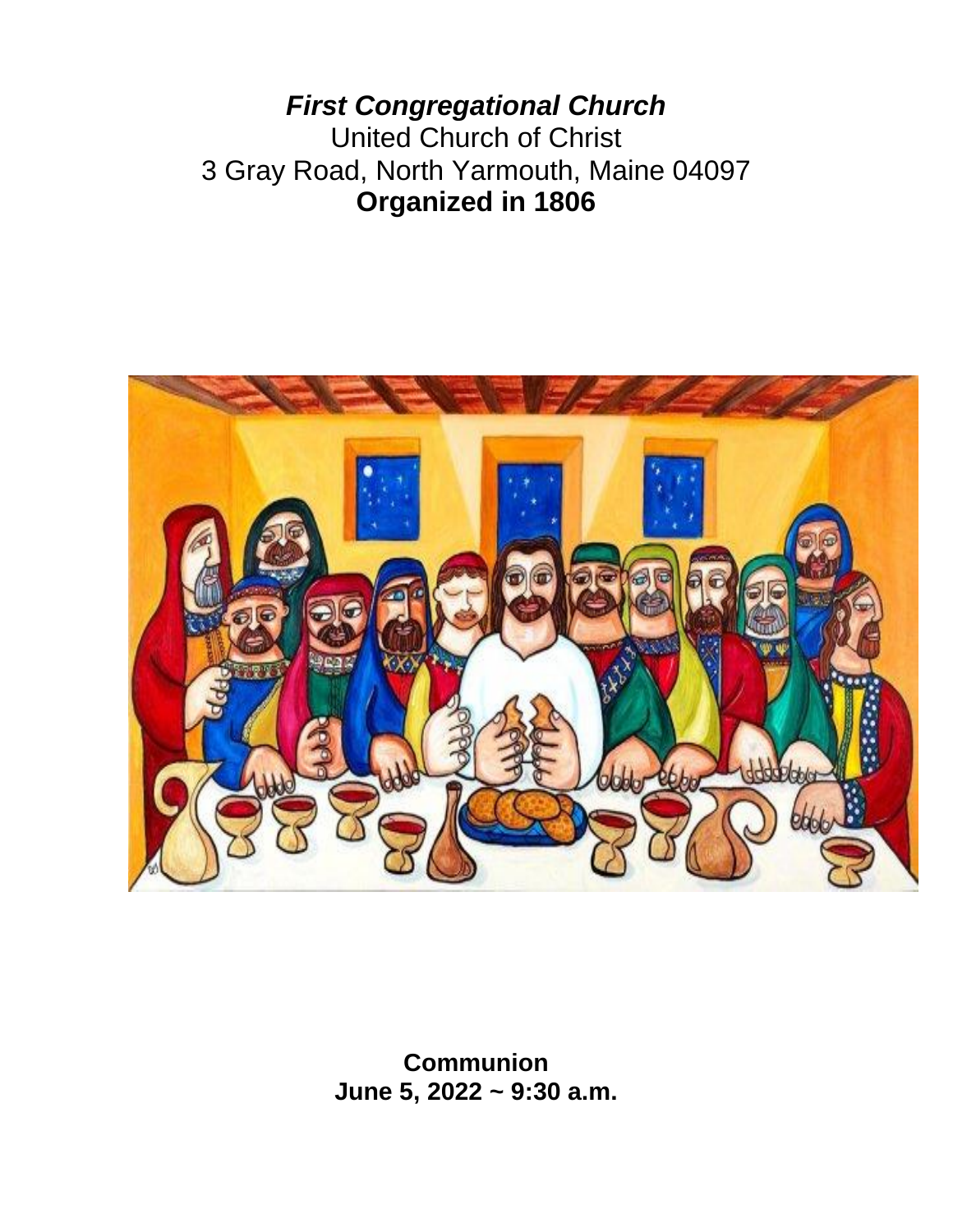**Come to the Table June 5, 2022**

Prelude The Love of God Williams/Hopson

Sung: **God welcomes all! Strangers and friends! God's love is strong! And it never ends!**  Words: John L. Bell, Music: South African traditional, transcribed by John L. Bell at the Sunrise Hospice, Themba Text: © 2008, GIA/Iona Community / WGRG

Welcome and Announcements

*"For where two or three are gathered in my name, I am there among them." — Matthew 18:20*

Today we explore what it means to "Come to the Table." We hear the call to dine with Jesus—an invitation that means much more than a simple eating experience. It never was with Jesus. The table was the place where he not only fed people, but challenged them to acts of hospitality that reflect God's way. When we say "yes" to the place at Christ's table, we accept a way of life that embraces God's definition of love, peace, grace, and joy.

**CALL TO WORSHIP Behold These Emblems CH#418 With what heart-felt assurance should we make God's sheltering wings our refuge! With what reverential joy should we approach the sacred memorials of God's grace, here presented before us, and "banquet on his love's repast."** 

**Behold these emblems! They speak to the heart. They tell of God's love – the love of the One from whom all love proceeds.**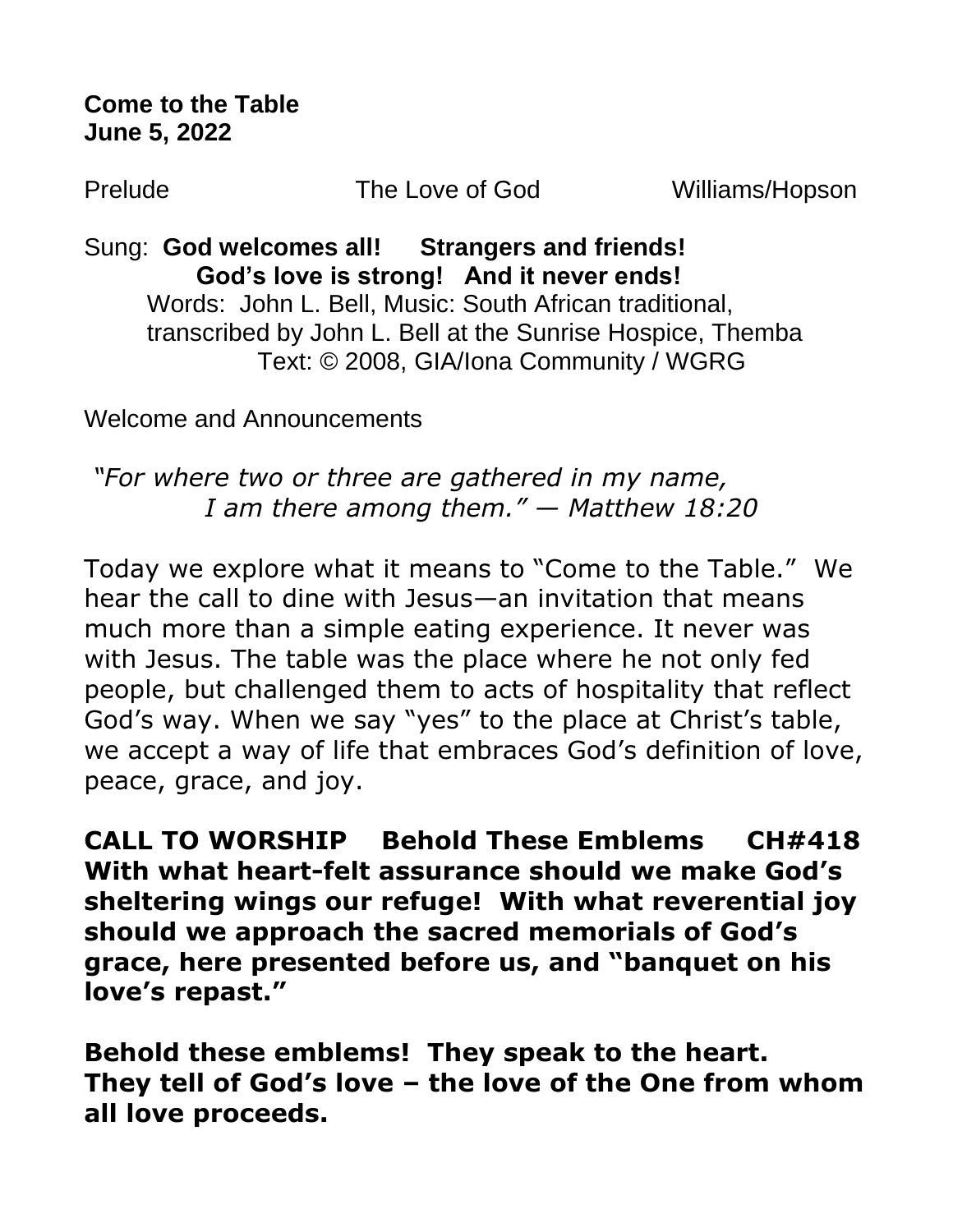**They tell of sorrows borne for us; of humiliation, pain, and death.**

**Let us consider them. We come to Jesus, and he meets us here.**

### **UNISON Prayer**

**Welcoming God, you prepared the table for us. Fill this feast with grace and love, and inspire us to make the same invitation to others. Amen**

Passing the Peace

### **Scripture Reading**

*"Love one another with mutual affection; outdo one another in showing honor. . . . Contribute to the needs of the saints; extend hospitality to strangers. . . . Bless those who persecute you. . . . Rejoice with those who rejoice, weep with those who weep. . . . Live in harmony with one another; do not be haughty, but associate with the lowly; do not claim to be wiser than you are. . . . If your enemies are hungry, feed them; if they are thirsty, give them something to drink. . . Do not be overcome by evil, but overcome evil with good." — Romans 12: 9-21*

**\*Song Come and Find the Quiet Center CH#575** Words: Shirley Erena Murray, 1989 Music: Traditional American melody; arr. Jack Schrader

**Come and find the quiet center in the crowded life we lead, find the room for hope to enter, find the frame where we are freed: clear the chaos and the clutter, clear our eyes, that we can see all the things that really matter, be at peace, and simply be.**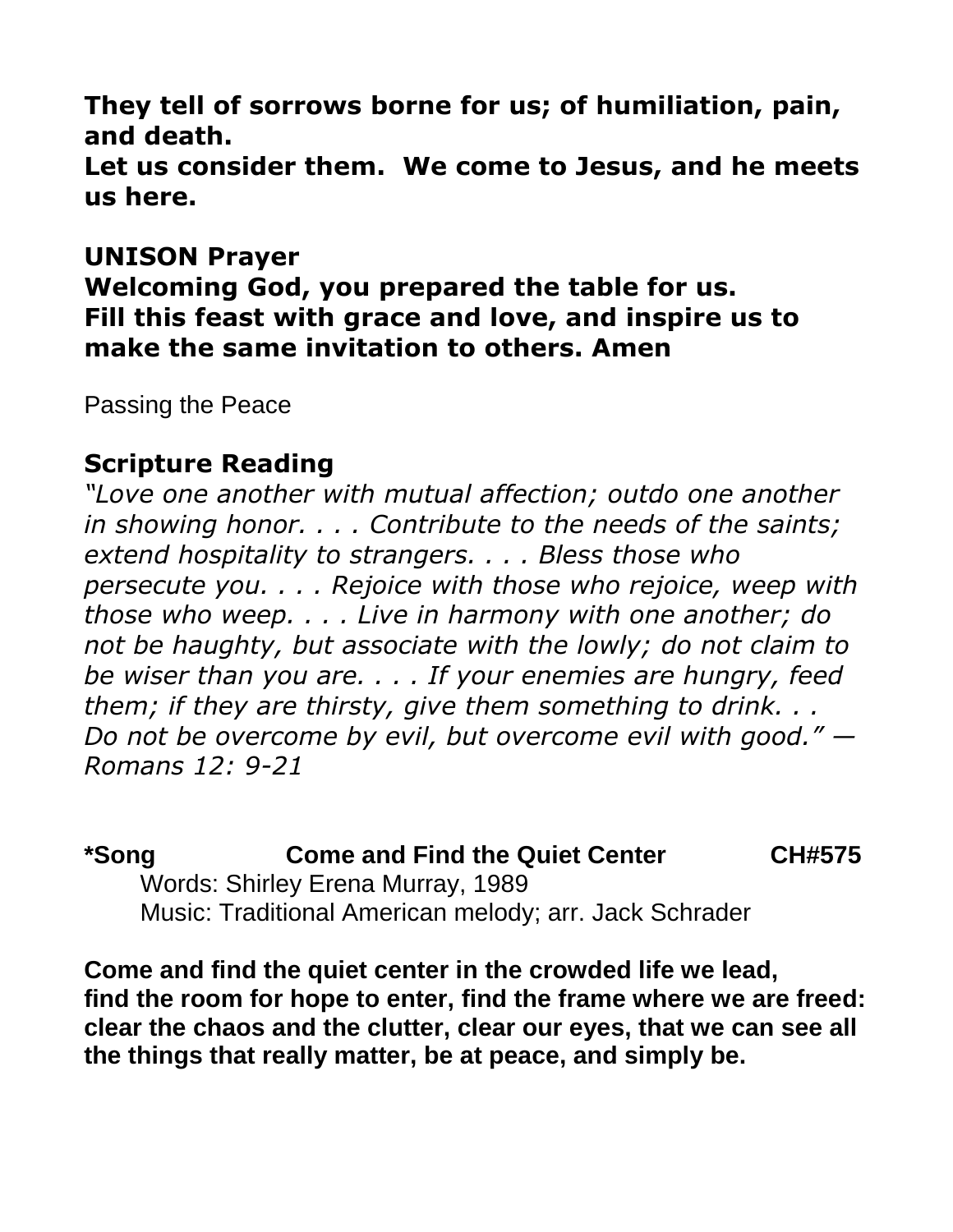**Silence is a friend who claims us, cools the heat and slows the pace, God it is who speaks and names us, knows our being, touches base, making space within our thinking, lifting shades to show the sun, raising courage when we're shrinking, finding scope for faith begun.**

**In the Spirit let us travel, open to each other's pain, let our loves and fears unravel, celebrate the space we gain: there's a place for deepest dreaming, there's a time for heart to care, in the Spirit's lively scheming there is always room to spare!**

Gospel Luke 14:15-24

Message Fill the Table Rev. Nancy J. White

**\*Song Sister, Let me Be Your Servant CH#490 Words: Richard Gillard, 1977, alt. Music: Richard Gillard, 1977; arr. A Eugene Ellsworth, 1994**

**Sister, let me be your servant, brother, let me walk with you; pray that I may have the grace to let you be my servant too.**

**We are pilgrims on a journey, fellow trav'lers on the road. We are here to help each other walk the mile and bear the load.**

**I will weep when you are weeping, when you laugh I'll laugh with you. I will share your joy and sorrow till we've seen this journey through.**

**When we sing to God in heaven, we shall find such harmony, born of all we've known together of great love and agony.**

**Brother, let me be your servant, sister, let me walk with you; pray that I may have the grace to let you be my servant too.**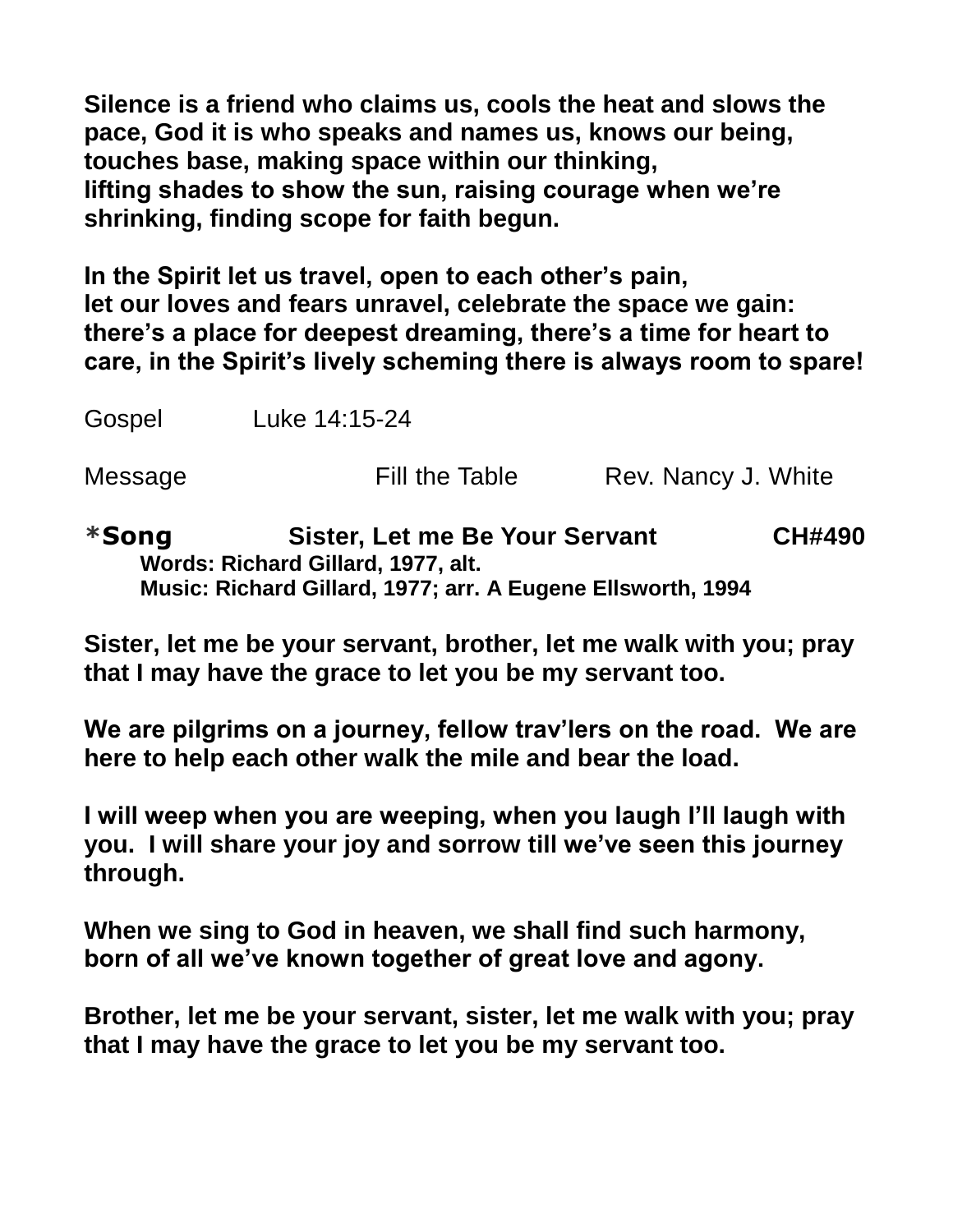Prayers of the People and **the Lord's Prayer Our Father who art in heaven, hallowed be thy name. Thy kingdom come. Thy will be done, on earth as it is in heaven. Give us this day our daily bread. And forgive us our debts, as we forgive our debtors. And lead us not into temptation, but deliver us from evil: For thine is the kingdom, and the power, and the glory forever. Amen.**

## **Offering**

**\*Doxology Praise God, from whom all blessings flow; Praise God, all creatures here below; Praise God for all that love has done; Creator, Christ, and Spirit, One. Amen.** 

# **Prayer of Dedication**

**As we offer our treasure and hearts to you, O God, may they be used to pass on the promise of hope, of peace, of life, of community to all in need of your gifts and presence in their lives. Amen**

**Celebration of Holy Communion**

**Invitation to Communion** 

Choral Anthem Come Share This Feast of Love

Prayer of Consecration

Sharing the Bread and Cup

**Prayer of Thanksgiving O God, we thank you for welcoming us to this table and through this meal filling us with joy and hope.**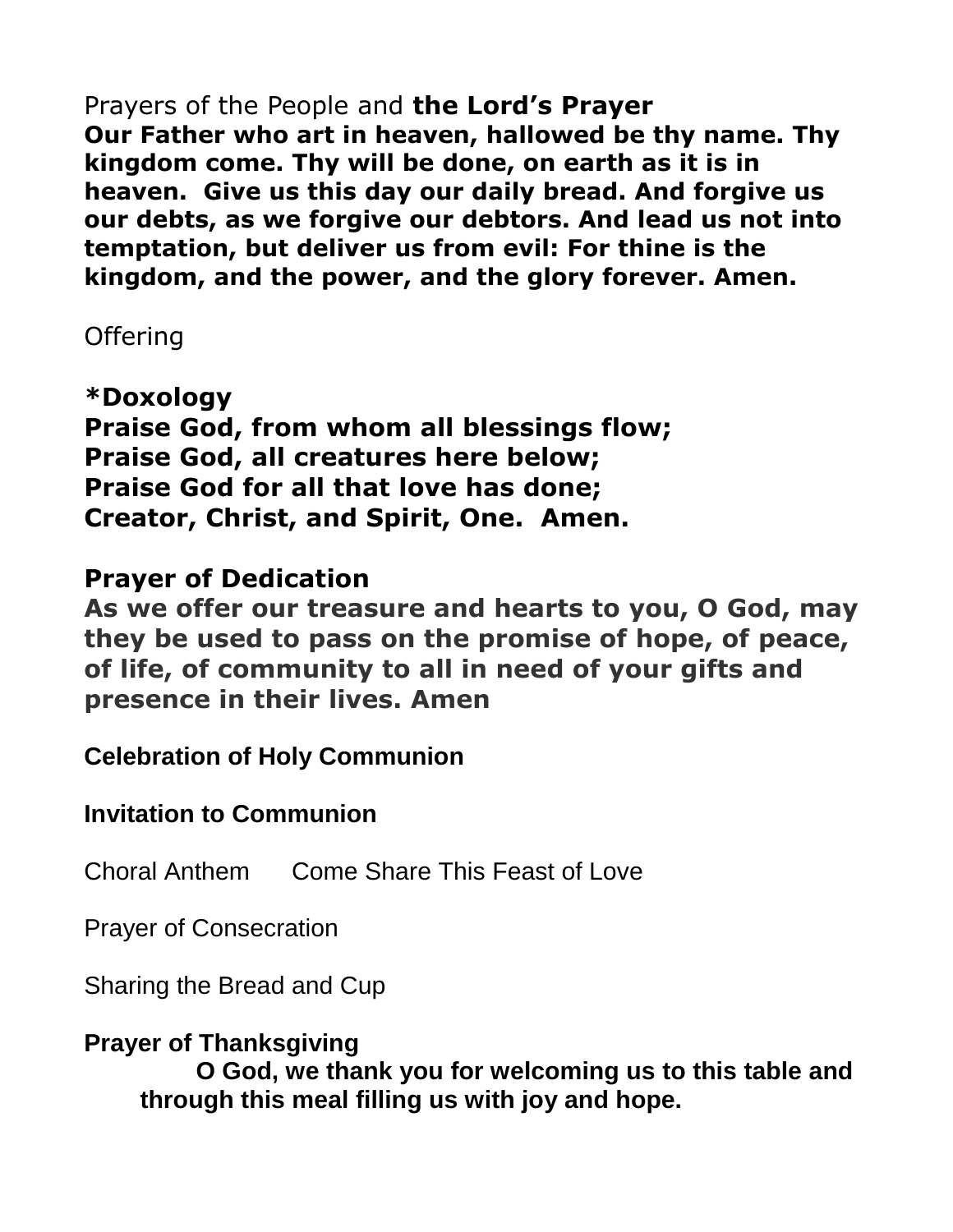**Grant that in the days ahead our lips which have sung your praises may speak the truth, our eyes which have seen your love may look with compassion on the needs of the world, our hands which have held this loaf and cup may be active in your service. We ask it in the name of Jesus the Christ. Amen.**

## **\*Song For Everyone Born**

Words: Shirley E. Murray, 1931-; Sp. tr. John Glaser, 1961- Fr. Tr. Ervelyne Bernard, 1973 Music: Brian Mann, 1979-

**For everyone born, a place at the table, for everyone born, clean water and bread, a shelter, a space, a safe place for growing, for everyone born, a star over-head,** 

*and God will delight when we are creators of justice and joy, compassion and peace, Yes, God will delight when we are creators of justice, justice and joy!*

**For young and for old, a place at the table, a voice to be heard, a part in the song, the hands of a child in hands that are wrinkled, for young and for old, the right to belong,** 

*and God will delight when we are creators of justice and joy, compassion and peace, Yes, God will delight when we are creators of justice, justice and joy!*

**For everyone born, a place at the table, to live without fear, and simply to be, to work, to speak out, to witness and worship, for everyone born, the right to be free,** 

*and God will delight when we are creators of justice and joy, compassion and peace, Yes, God will delight when we are creators of justice, justice and joy!* 

#### **\* Benediction**

Go forth into the world to serve God with gladness; be of good courage; hold fast to that which is good; render to no one evil for evil;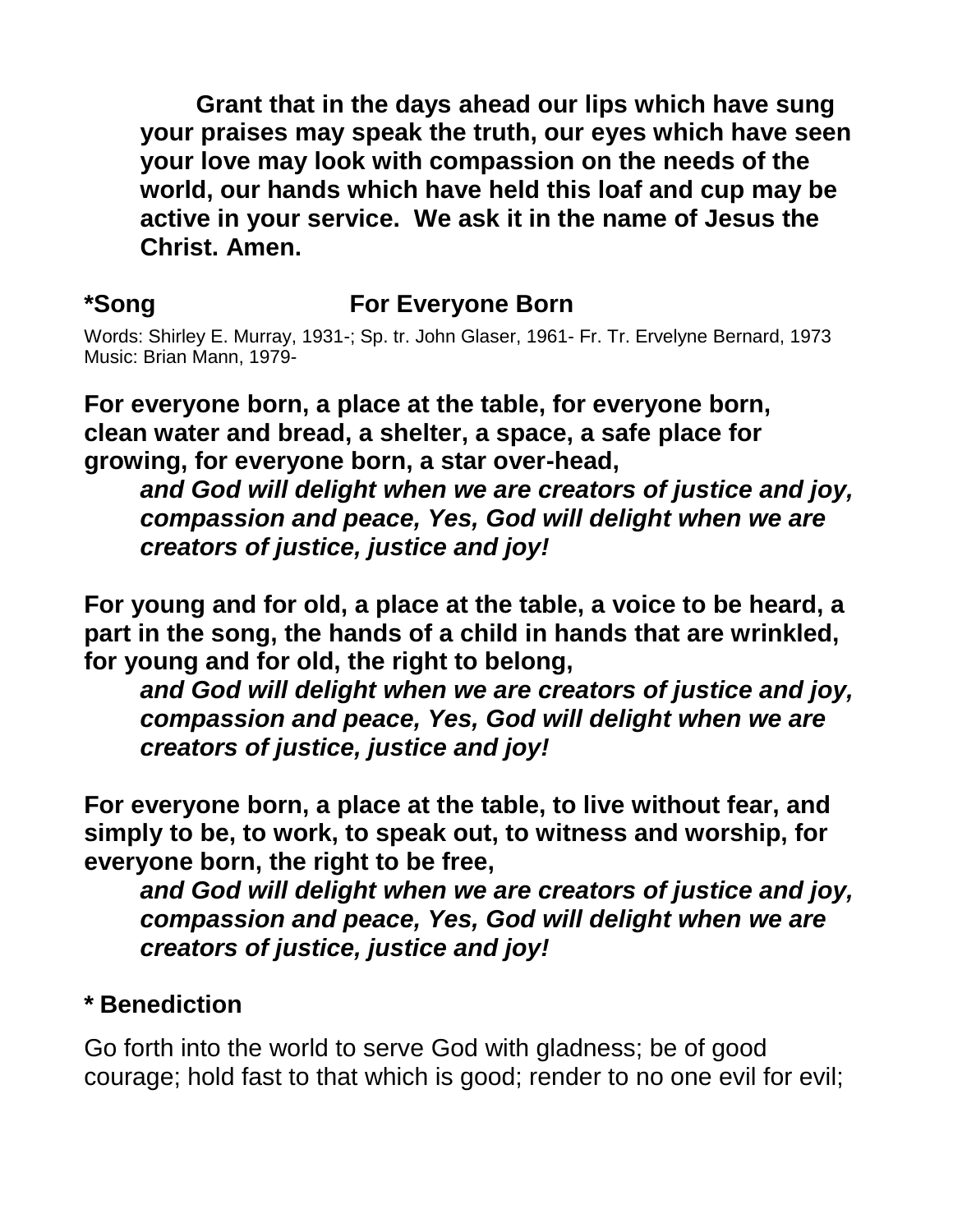strengthen the fainthearted; support the weak; help the afflicted; honor all people; love and serve God, rejoicing in the power of the Holy Spirit. The grace of Jesus Christ, the love of God, and the communion of the Holy Spirit be with you all. Amen

Postlude Praise My Soul, the King of Heaven Goss/Smith

Hymns/songs licensed under One License #A-73187 and CCLI #48404708

**Staff** Pastor: Rev. Nancy J. White Administrative Assistant: Lyn Glassock Organist: Peter Dickson Organist: Linda Lambrides\* Choir Director: David Myers-Wakeman Sexton: Mark R.H. Heath Treasurer: Liz McGlinn, CPA, CGMA

Church Phone: 829-3644 Church e-mail: nyarmouthccucc@gmail.com

Rev. Nancy J. White phone: 207-504-6289 Rev. Nancy J. White email: nyccrevnancy@gmail.com

Church Website: http://nyccucc.com Maine Conference Website: www.maineucc.org YouTube: youtube.com/c/nyccucc

Due to the Corona Virus-Covid-19, this service was recorded and streamed on YouTube.

If you are not receiving church emails and would like to, please send an email to [nyarmouthccucc@gmail.com](mailto:nyarmouthccucc@gmail.com) asking to be added to the list. Like the NYCC FB page and you will be notified of what is happening there, too! Offering can also be made online through Tithely at https://tithe.ly/give?c=1301940